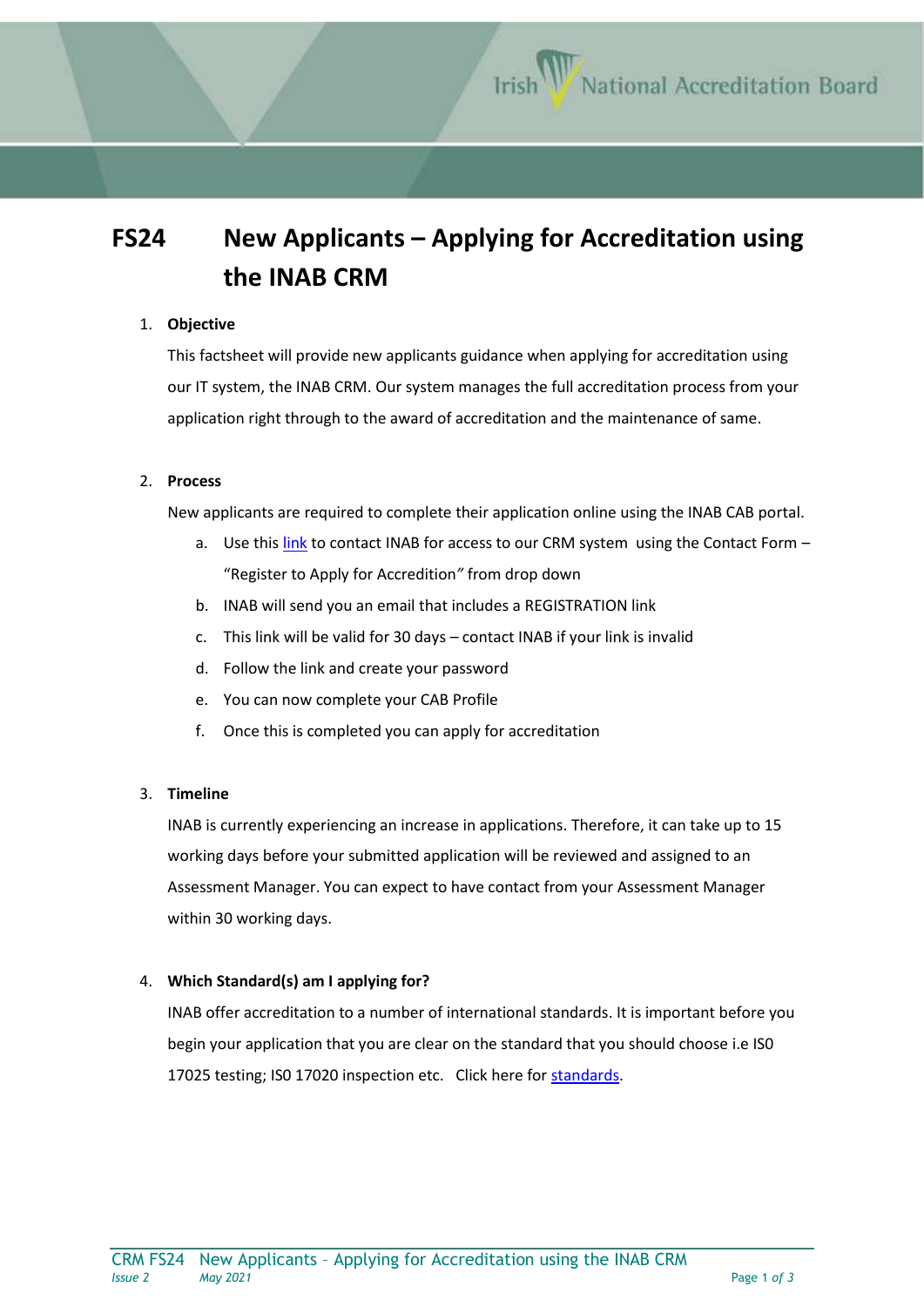#### **CHECK - AM I READY TO APPLY FOR ACCREDITATION VIA THE CRM?**

- **I have received my** *Complete Registration* **link via email**
- **•** I have completed my CAB Profile online  $\checkmark$  [Section 3 of the CAB Portal Guide]
- I am clear on the standard/ Scope of Accreditation I want to apply  $\checkmark$

#### 5. **APPLYING FOR ACCREDITATION – what does the application involve?**

The application involves a four step process - the table below outlines what's expected at each step of the process.

Details on how to complete each step is documented in **Section 4 of the CAB Portal Guide.** *It is possible to save and return to your application at another time.*

| <b>STEPS</b>                               | <b>Details</b>                                                                                    |
|--------------------------------------------|---------------------------------------------------------------------------------------------------|
| Step 1 of 4 - Standards and Sub Scope      | You are presented with a drop down menu of options to                                             |
|                                            | choose the relevant standard and scope to which you                                               |
| A Purchase Order (PO) must be entered to   | apply. NB - if you are not sure which standard to choose,                                         |
| proceed.                                   | please contact INAB.                                                                              |
|                                            |                                                                                                   |
| Link to FEEs.                              | Adding and saving the incorrect standard will cause delays.                                       |
| <b>Step 2 of 4 - Application Scope</b>     | Outline key personnel, no's of staff,                                                             |
|                                            | If part of a larger organisation/ Notified body.                                                  |
|                                            |                                                                                                   |
| Step 3 of 4 - Scope of Accreditation       | In this step, you outline the scope of accreditation to which                                     |
| Interpreting Scopes of Accreditation FS-14 | you wish to apply.                                                                                |
| A factsheet is available on our website -  |                                                                                                   |
| click here.                                | There are 2 ways to complete this section, you can fill in                                        |
|                                            | the inline table OR download the excel template. Only one                                         |
|                                            | option can be used.                                                                               |
|                                            |                                                                                                   |
|                                            | It is advisable to use the excel template if you have a large                                     |
|                                            | scope. The excel template is structured with existing drop<br>down options and open text columns. |
|                                            |                                                                                                   |
|                                            | How can I delete a row?                                                                           |
|                                            | The guidance provides information on how to delete a row                                          |
|                                            | entered in error at this stage - see Section 4, Step 3 in the                                     |
|                                            | <b>CAB Portal Guide.</b>                                                                          |
|                                            |                                                                                                   |
|                                            | Error on upload:                                                                                  |
|                                            | If you receive errors on upload, the error advises that your                                      |
|                                            | scope could not be uploaded, e.g row 2 has missing or                                             |
|                                            | invalid site. Return to your excel document you saved and                                         |
|                                            | edit row 2. Save and upload.                                                                      |
|                                            |                                                                                                   |
|                                            | For further guidance on completing and uploading your                                             |